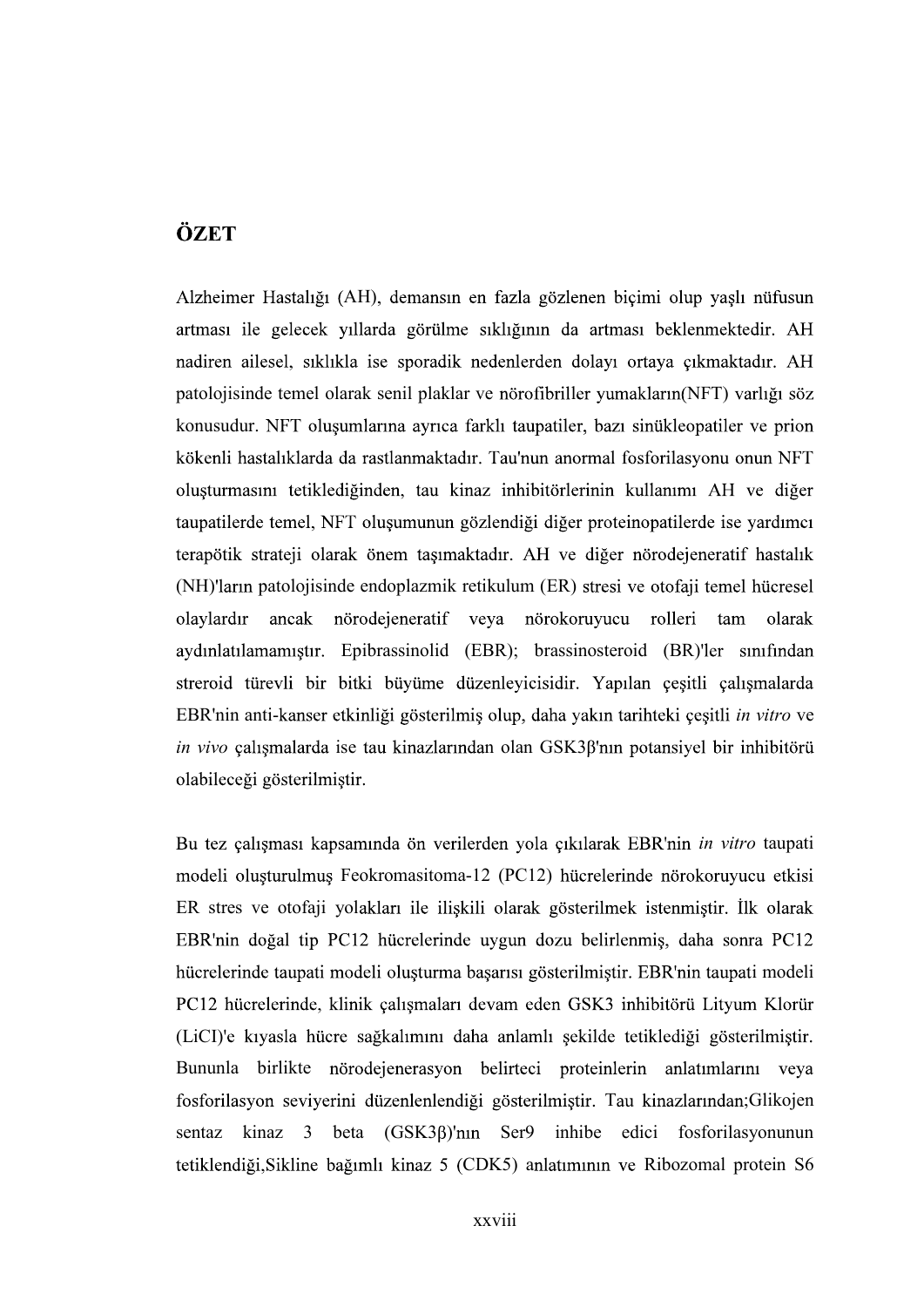Kinaz beta-1 (p70S6K)'nın aktive edici Ser 371 fosforilasyonu seviyesinin geri çekildiği gösterilmiştir. Taupati modeli PC12 hücrelerinde tetiklendikleri ancak sonuca ulaşmadıkları gösterilen ER stres ve otofajinin EBR uygulanması ile hücre sağkalımını tetikleyecek şekilde düzenlendiği gösterilmiştir.

Elde edilen sonuçlardan yola çıkılarak; sağlıklı hücreler üzerinde toksisitesi düşük olduğu gösterilen EBR'nin potansiyel bir GSK3ß inhibitörü olduğu, bunu yanında otofaji ve ER stres üzerinde düzenleyici etkisi olması nedeni ile AH veya taupatilerde in vivo terapötik deneme çalışmalarında kullanımının mümkün olduğu belirlenmiştir.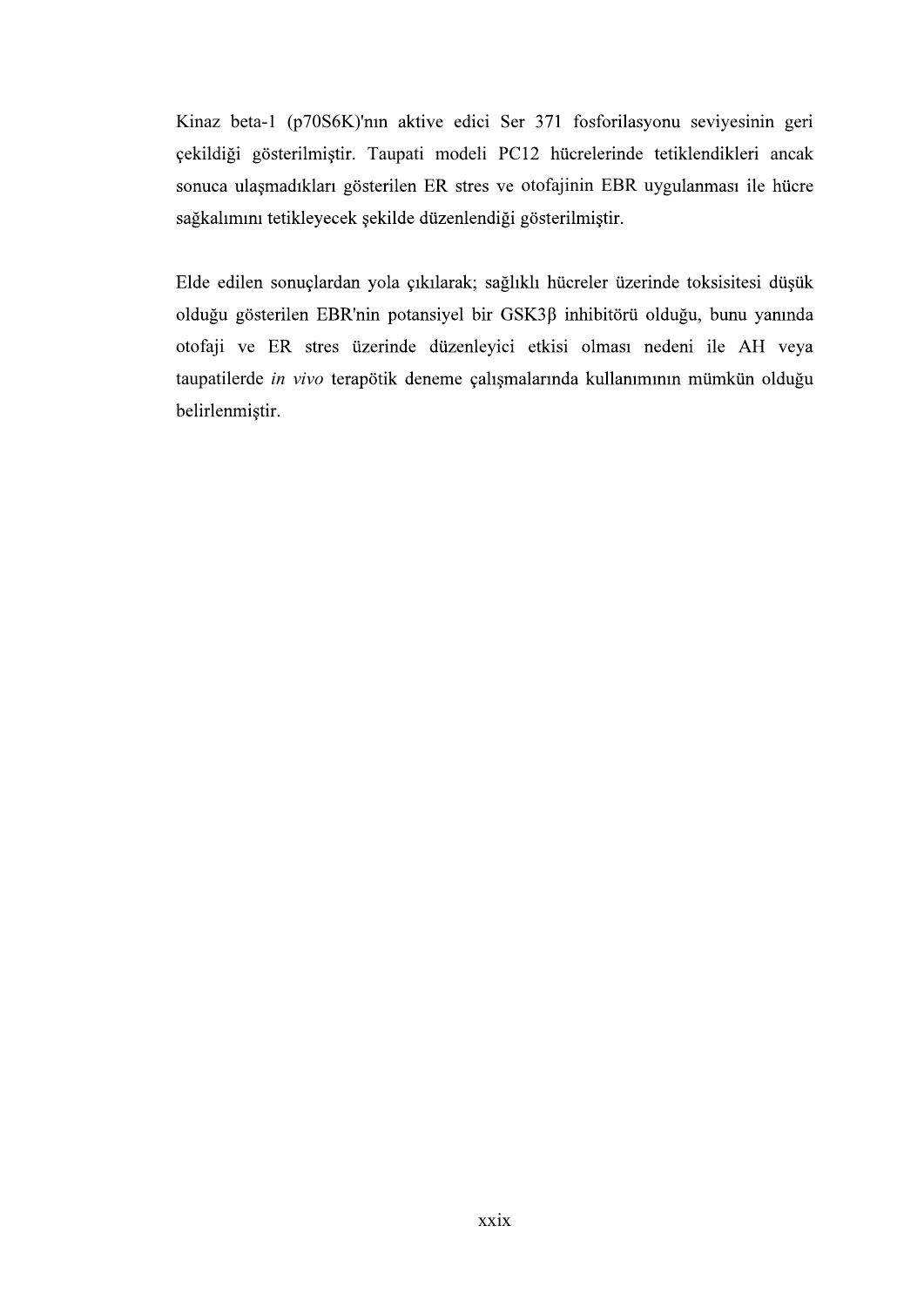## ABSTRACT

Alzheimer's Disease (AD), is the most common form of dementia, with a dramatic increase in the elderly population worldwide. AD rarely occurs due to familial and often sporadic reasons. The pathology of AD is mainly based on the presence of senile plaques and neurofibrillary tangles (NFT). NFT formations are also seen in different taupathies, some synucleopathies and prion-derived diseases. Since the abnormal phosphorylation of tau triggers the NFT formation, the use of tau kinase inhibitors is important therapeutic strategy against AD, other taupathies and other proteinopathies in which NFT formation is observed. In the pathology of AD and other neurodegenerative diseases (NDs), endoplasmic reticulum (ER) stress and autophagy are essential cellular events, but their neurodegenerative or neuroprotective roles have not been fully elucidated. EBR is a plant growth regulator of the BRs class. Several studies have shown the anti-cancer activity of EBR in bothin vitro and in vivo studies reently. Finally, it has been sugested that EBR might be a a potential inhibitor of  $GSK3\beta$ , which is one of the tau kinases.

In this thesis, we aimed to demonstrate the neuroprotective effect of EBR in in vitro taupathy model of pheochromocytoma-12 (PC12) cells in relation to ER stress and autophagy pathways. First, the appropriate dose of EBR in wild-type PC12 cells was determined, then the success of ataupathy model in PC12 cells was demonstrated. EBR has been shown to induce cell survival in the taupathy model PC12 cells in a more meaningful way than clinical trials of ongoing GSK3 inhibitor lithium chloride (LiCl). In addition, it has been shown that neurodegeneration marker proteins expressions were downregulated following EBR exposure. Furthermore, the tau kinases; such as cyclin-dependent kinase 5 (CDK5) and GSK3 flwere downregulated and the  $GSK3\beta$  Ser9 inhibitory phosphorylation occured. The taupathy model has been shown to trigger cell survival by triggering ER stress and autophagy. Based on the results obtained; EBR, which has been shown to have low toxicity on healthy cells, is a potent inhibitor of GSK3B, and must be considered for furhter in vivo